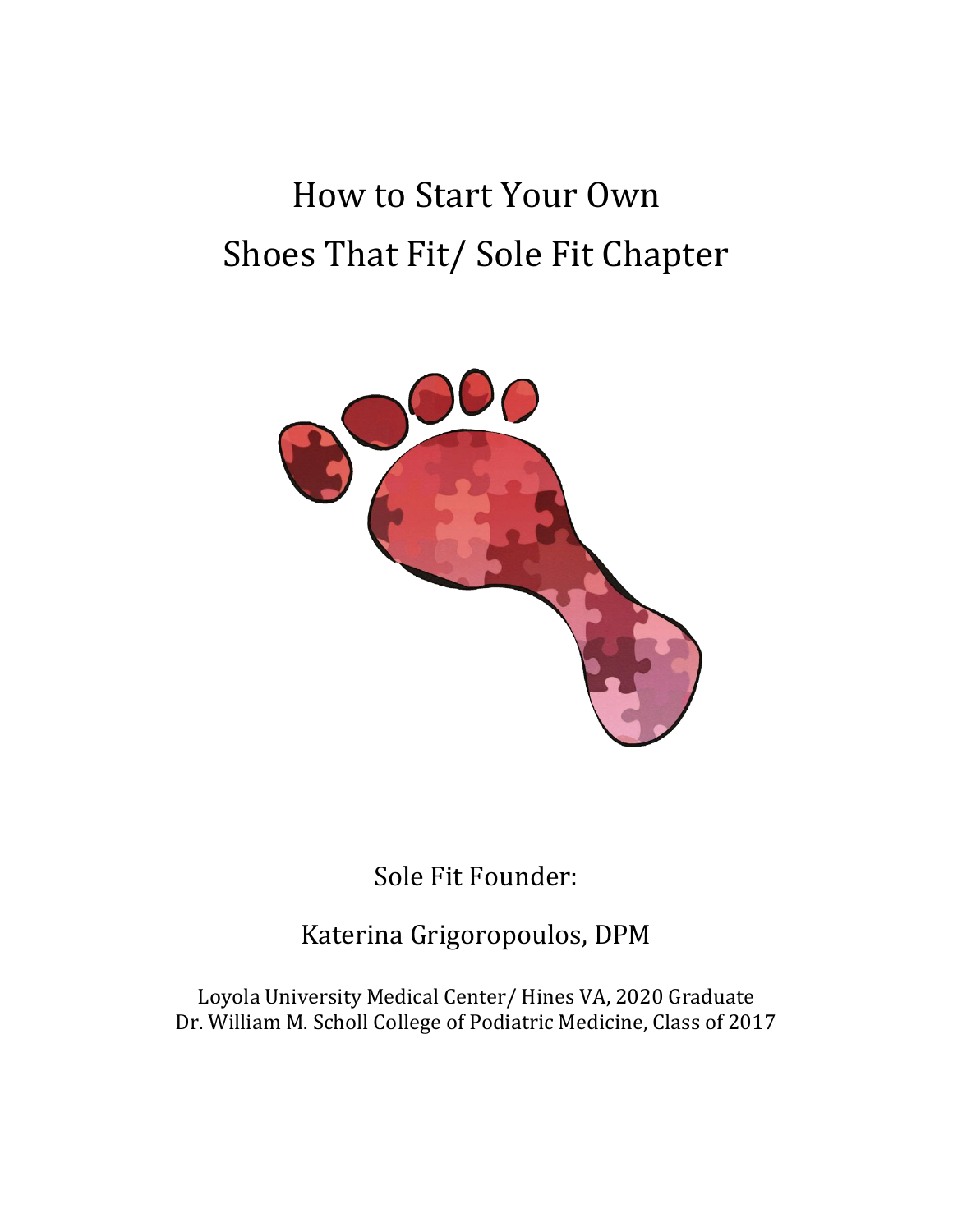Hello!

Thank you for your interest in establishing a Sole Fit chapter! This guide will provide the very simple steps to do so. Sole Fit is now affiliated with the nationally known organization named Shoes That Fit; all participation agreements and paperwork will go through them to jumpstart the process!

## **Steps to Establishing Your Own Shoes That Fit / Sole Fit Chapter**

**1. Fill out the information needed on the Shoes That Fit website**

<https://www.shoesthatfit.org/you-can-help/sponsor-groups/your-group-can-make-a-difference/>

## **2. Shoes That Fit will send you a short agreement form to fill out and will guide you in starting your own Sole Fit chapter!**

- Chapter name will be: "Sole Fit- Name of your school/ hospital / clinic"
	- o Ex: Sole Fit- Rosalind Franklin University
	- o Ex: Sole Fit- Hospital Name
	- o Ex: Soler Fit- Clinic Name

**3. Email me at [katdpm@gmail.com](mailto:katdpm@gmail.com) once you have submitted this agreement form to Shoes That Fit** (that way I have a running count which podiatry programs/clinics are participating).

## **That's all you have to do! It's that easy!**

After Shoes That Fit receives the participation agreement form, they will send your program a welcome packet with information, so please make sure you provide your program's accurate address in the agreement form! After you have officially become a chapter, the rest is in your control! You can select Sole Fit board members, organize fundraising events and select an elementary school in your community that you would like to sponsor. Starting your own chapter is easy and Shoes That Fit has really streamlined purchasing and delivering shoes to the elementary school for your distribution events.

Shoes That Fit is an excellent program to work with! They have been very accommodating and helpful in being the liaison between Sole Fit and the elementary schools. Any documents they provide can be used by your chapter to advertise Shoes That Fit and your Sole Fit chapter. You can use their documents for flyers, advertising and fundraising. *Please make sure to read the participation agreement form for rules and regulations regarding the use of these documents.*